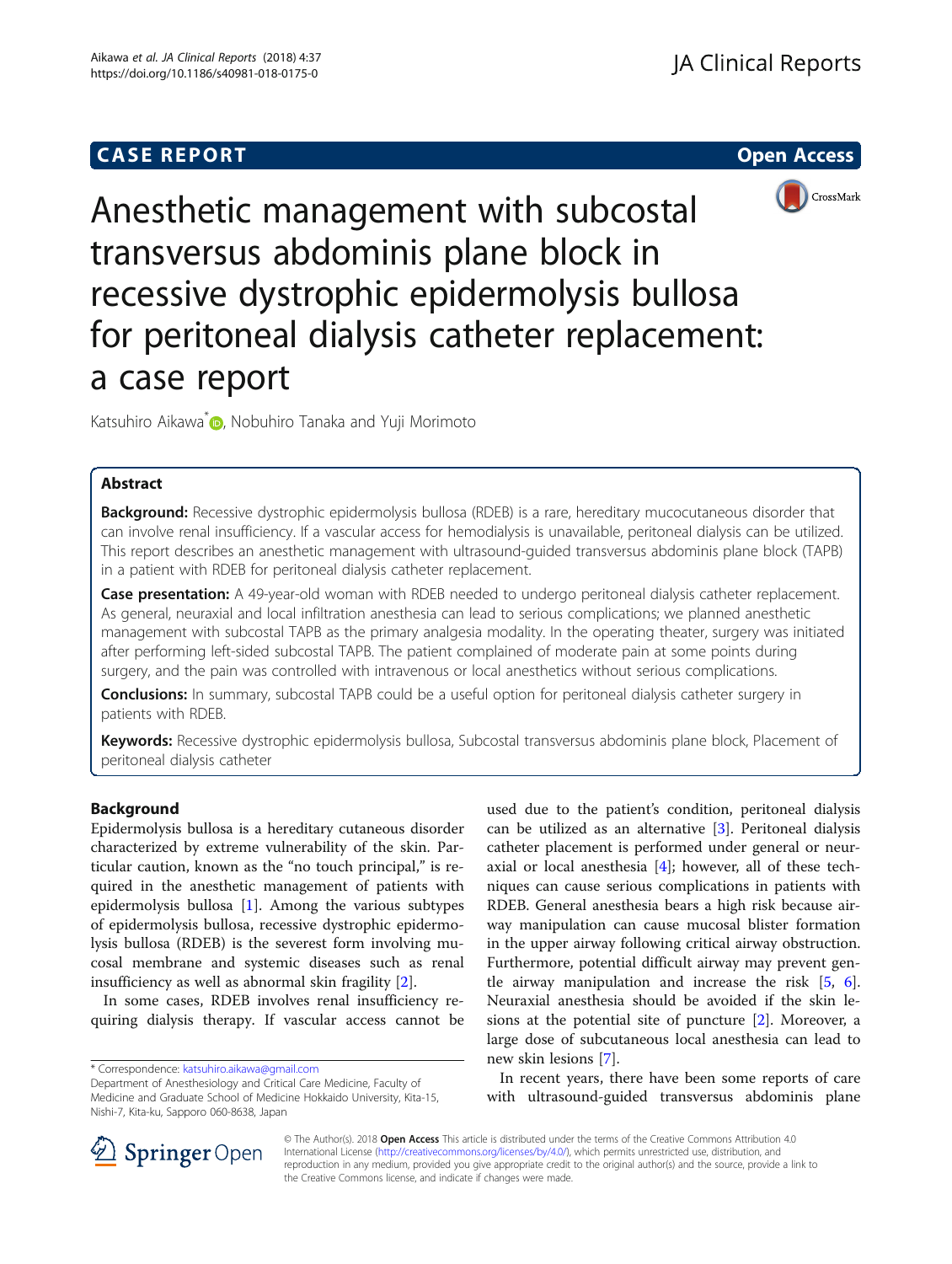<span id="page-1-0"></span>block (TAPB) for the placement of a peritoneal dialysis catheter [[4,](#page-3-0) [8](#page-3-0)]. Moreover, utilizing ultrasound-guided regional anesthesia in patients with RDEB has also been reported [[5,](#page-3-0) [6](#page-3-0)]. In this case report, we describe the anesthetic management with ultrasound-guided subcostal TAPB for the replacement of a peritoneal dialysis catheter in a patient with RDEB. Written permission to compose this case report was provided by the patient.

## Case presentation

A 49-year-old woman (152 cm, 33.5 kg, blood albumin concentration 1.9 g/dL) who had received peritoneal dialysis needed to undergo dialysis catheter replacement. She had been diagnosed with RDEB in childhood and developed IgA nephropathy as well as severe mucocutaneous disorders. She had begun receiving hemodialysis via central venous catheterization 7 years previously; however, her central veins had been damaged because of repeated catheterizations. Consequently, conversion to peritoneal dialysis had become necessary 4 years before. Although the initial peritoneal dialysis catheter placement had been performed under local anesthesia by surgeons, this technique should be limited because there is potential risk of accidental injection of local anesthesia between the lamina densa and the epidermis following severe skin lesioning [[5](#page-3-0)]. Moreover, alternative forms of anesthesia need to be considered because of the patient's experience of unbearable pain.

Preoperative evaluation revealed Mallampati class IV, limited mouth opening, and severe adhesion in the oral cavity. Considering the potential upper airway blistering following critical airway obstruction as well as difficult airway, general anesthesia was deemed problematic. Neuraxial anesthesia was precluded because of an existing skin lesion at the potential puncture site. After careful consideration, we planned anesthetic management with ultrasound-guided subcostal TAPB as the primary analgesia modality, based on previous reports [\[4](#page-3-0), [8](#page-3-0)].

In the operating theater, after carefully fitting a pulse oximeter and blood pressure cuff, as performed in previous studies  $[1, 9]$  $[1, 9]$  $[1, 9]$  $[1, 9]$ , a single shot of fentanyl 25 μg, ketamine 5 mg, and propofol (target-controlled infusion 1.0–1.5 μg/mL) was administered. Subsequently, leftsided ultrasound-guided subcostal TAPB was performed. After infiltration with a small dose of lidocaine, a 20 gauge, 12-cm needle was inserted via an in-plane technique. After excluding intravascular injection, 20 mL of 0.5% lidocaine combined with epinephrine was injected. In patients with RDEB, particular caution is required to avoid causing new bulla formation through friction caused by the ultrasound probe  $[6]$  $[6]$ . To this end, we used sufficient amounts of gel and avoided performing sliding movements for as long as possible to minimize shearing force. Contrary, as vertical force to the skin is

relatively tolerable [\[1](#page-3-0)], we could obtain a clear ultrasound image using the technique of pressing the probe against the skin.

The surgery was initiated after confirming loss of cold sensation from T7 to T12 in the left anterior abdominal wall. The postoperative image is shown as Fig. 1 to illustrate the incision points and coursing of the catheters. First, the surgeons removed the original catheter. The catheter had been inserted from point A and reached to point B via a subcutaneous tunnel, subsequently penetrating the peritoneal cavity. Although adequate analgesia was provided for point B, the patient complained of moderate pain when point A was incised after local lidocaine infiltration, at the non-blocked side. We managed the pain with additional lidocaine infiltration and intravenous fentanyl and ketamine administration. After removal of the original catheter, the new catheter was placed in her left abdominal wall. Although this side was blocked, she complained of mild pain when the surgeons incised point D, which was controlled with supplemental lidocaine infiltration and intravenous ketamine administration.

**Caudad** Fig. 1 Postoperative image of the surgery site. The incision points and course of removed (light blue arrow) and newly inserted (blue arrow) peritoneal dialysis catheters are shown. The subcutaneous traveling is indicated by solid lines, and the insertion into the peritoneum cavity is indicated by broken lines. The black lines represent incisions (A–E). The red dot and arrow along the subcostal oblique line indicate the injection point and course of

local anesthesia via subcostal transversus abdominis plane block. The light-red coloration indicates the expected analgesic area

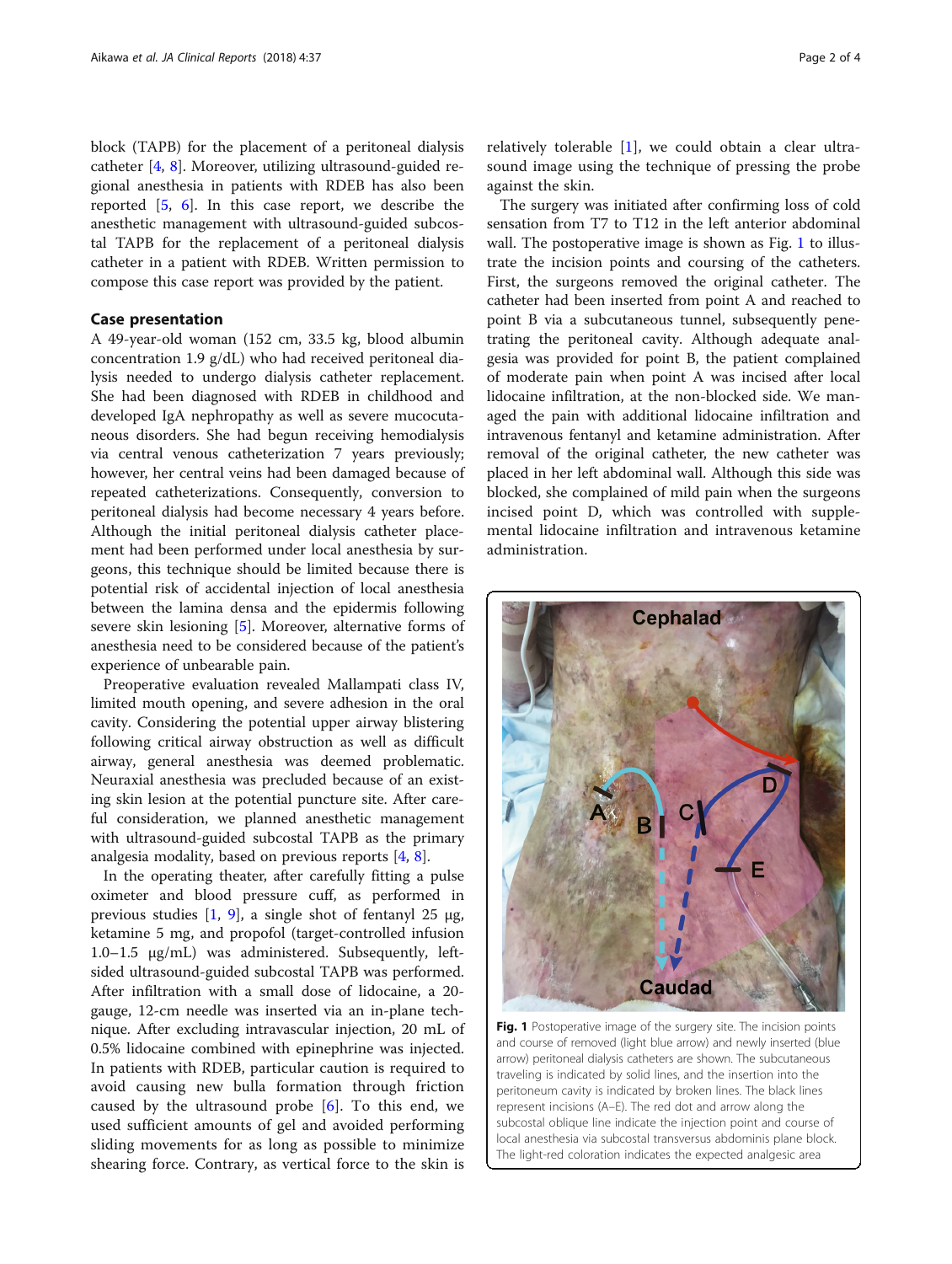The duration of anesthesia was 128 min, and the total dose of anesthetics was composed of fentanyl 200 μg, ketamine 50 mg, and local-infiltration 1% lidocaine 4. 4 mL. The patient did not develop serious respiratory depression, unbearable pain, or any serious complication associated with anesthetic management.

### **Discussion**

Anesthetic management in patients with RDEB is challenging, and an anesthetic plan has to be determined depending on individual conditions [[5](#page-3-0)]. In the present case, general, neuraxial, and large-dose local anesthesia posed potential risks of serious complications. General anesthesia had to be avoided because of the presence of difficult airway and critical airway obstruction. Although neuraxial anesthesia could be applicable in a patient with RDEB [[9\]](#page-3-0), we found no intact areas at the potential puncture site.

To the best of our knowledge, this is the first report of anesthetic management with ultrasound-guided subcostal TAPB in a patient with RDEB. TAPB is a technique that can provide efficient somatic analgesia by anesthetizing the anterior branch of the spinal nerve  $[10]$  $[10]$ , and the use of ultrasound is advantageous  $[4]$  $[4]$ . Since patients with RDEB usually have low amounts of fat deposits due to malnutrition, we consider that performing ultrasound-guided subcostal TAPB may be feasible in this patient population.

When using subcostal TAPB for peritoneal dialysis catheter placement, physicians should remember that it is ineffective for visceral pain and does not always cover the area innervated by lateral cutaneous branches [\[11](#page-3-0)]. In the current case, the patient complained of mild pain when the surgeons incised her lateral abdominal wall on the blocked side (Fig. [1,](#page-1-0) incision D). To manage visceral pain due to manipulation of the peritoneum, we administered repeated low doses of fentanyl, careful not to cause respiratory suppression. The patient did not complain of visceral pain during the manipulation of the peritoneum. We consider that visceral pain during peritoneal catheter surgery can be controlled with low doses of fentanyl [\[4](#page-3-0)].

Although she reported in the postoperative interview that she experienced considerably less pain during this procedure than during the initial catheter placement, we consider that the moderate pain associated with incision A (Fig. [1](#page-1-0)) should have been avoided. Li et al. [\[12](#page-3-0)] reported superior analgesia and patient satisfaction with TAPB than with local anesthesia during the placement of a peritoneal dialysis catheter. It is possible that bilateral subcostal TAPB would have improved the quality of analgesia in the present case. However, we avoided bilateral TAPB because it would require a near maximum dose of lidocaine combined with epinephrine. As Griffiths et al. [\[13](#page-3-0)]

reported, TAPB is associated with high risk of local anesthetic systemic toxicity (LAST). Moreover, as Yamamoto et al. reported [\[4](#page-3-0)], management of peritoneal dialysis catheter surgery with TAPB may require additional local anesthesia intraoperatively. Therefore, we chose to perform TAPB to the left side, which was exposed to more invasive manipulation, to allow surgeons to utilize additional local anesthesia intraoperatively. Although we believe that the patient's pain was almost entirely controlled with additional local anesthesia, ketamine, and fentanyl, considering the course of the original catheter, right-sided rectus sheath block could have provided better analgesia. This technique may be safer than TAPB because it requires a smaller dose of local anesthetic and is associated with lower plasma concentration after the procedure [[14](#page-3-0)].

We selected 0.5% lidocaine combined with epinephrine for several reasons. As this patient developed hypoalbuminemia (1.9 g/dL), which increases free plasma local anesthetics concentrations and the risk of LAST, lidocaine was considered a safer option than ropivacaine due to its lower protein binding ratio. Furthermore, adding epinephrine can decrease the absorption speed and increase the maximum dose of lidocaine, as well as achieve longer analgesic duration [[15\]](#page-3-0). In this regard, we selected 0.5% lidocaine combined with epinephrine.

Although dexmedetomidine could be useful, we chose a combination of ketamine and propofol in the current case. Either choice can provide analgesic and sedative effects without respiratory suppression; however, ketamine was considered more suitable to immediately treat intraoperative pain due to its rapid onset. We used propofol both for sedation and to weaken the ketamine's adverse effects [[16\]](#page-3-0).

#### Conclusion

In this report, we presented a case of anesthetic management with ultrasound-guided subcostal TAPB in a patient with RDEB. It is suggested that subcostal TAPB can be a useful option for peritoneal dialysis catheter placement in patients with RDEB.

#### Abbreviations

LAST: Local anesthetic systemic toxicity; RDEB: Recessive dystrophic epidermolysis bullosa; TAPB: Transversus abdominis plane block

#### Acknowledgements

We would like to thank Editage [\(http://www.editage.jp\)](http://www.editage.jp) for English language editing.

#### Authors' contributions

KA drafted the manuscript and managed the patient's anesthesia. NT and YM provided substantial advice for preparation and revision of the manuscript. All authors have reviewed the final manuscript. All authors read and approved the final manuscript.

#### Ethics approval and consent to participate

Not applicable.